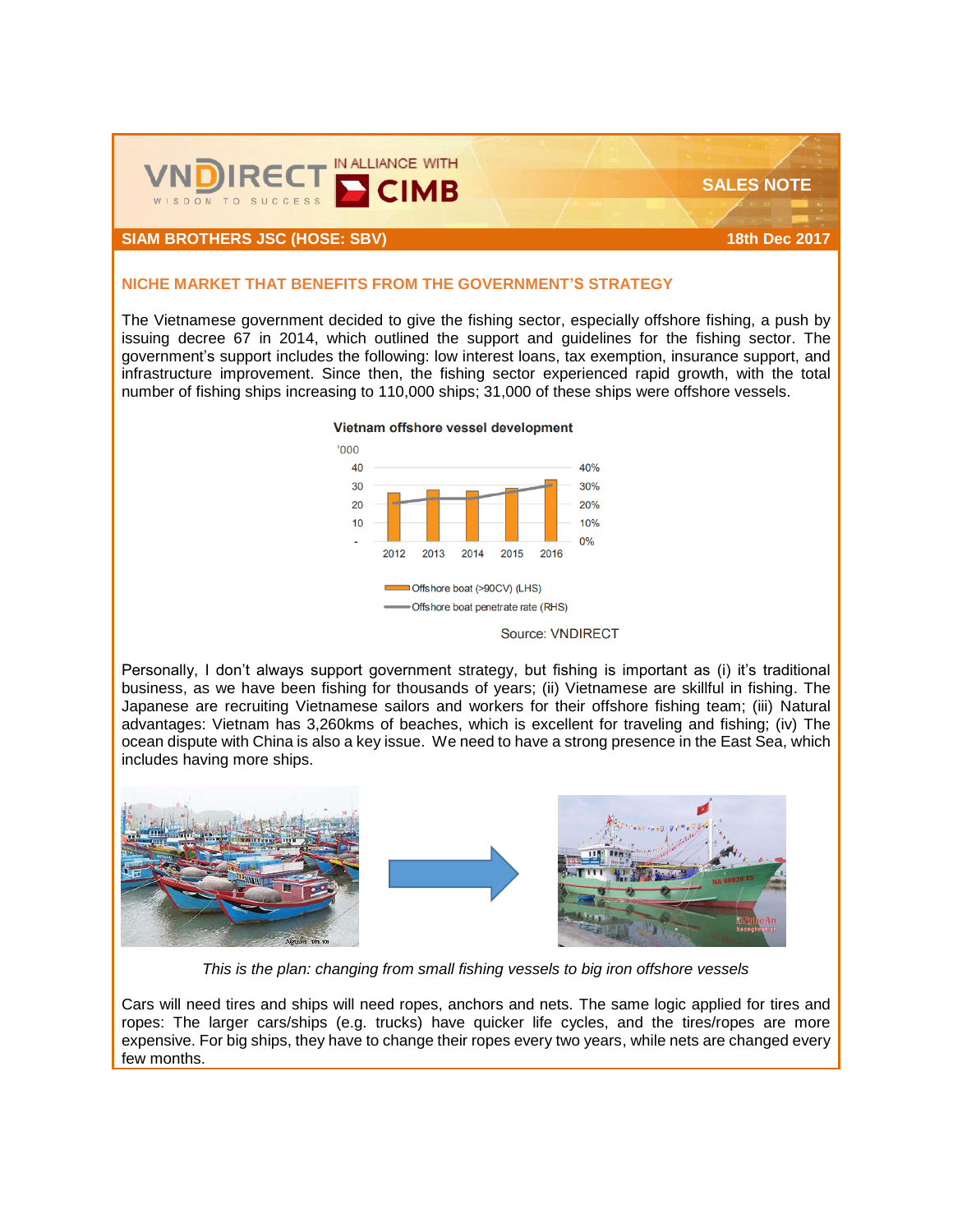

# **Who will be the leader in producing ropes and net in Vietnam?**

**Siam Brothers (HOSE: SBV)** was originally an FDI company from Thailand. They later changed to a joint stock company and listed on the HSX in May 2017. SBV is the market leader with a 36% market share (2<sup>nd</sup> position is about 14%).



Vietnam map – long beach & big ocean

SBV's business is simple and easy to understand: The company produces rope and nets, and then sells them. Producing rope is easy, and importing rope is also easy (China/Korea). What will be their key to success?

## **Investment highlights:**

- **Market power:** More than 1/3 of the market share in Vietnam.
- **Bargaining power by product quality**: Well-known brand name with high quality, and the company's selling price is 10-30% higher than other brands. Due to the growth of offshore fishing, the demand for high quality ropes and nets is also getting higher.
- **Nation-wide presence**: They have 600 retailers at 28 provinces that have fishing businesses.
- **High utilization**: Three factories are running at 80% of capacity, which is a very high level.
- **Increasing capacity**: SBV will increase its capacity by 40% starting from 2018. SBV is therefore well positioned to capture the market growth in coming years.
- **High dividend yield**: 9.3%

## **What's next after ropes and nets?**

**Garware Ropes (P/E 23.88)** is similar to SBV. After producing ropes, the company was able to move to producing other products without a significant change in operations. Some of these products are aquaculture products (cages, bird protections, and mooring ropes), agriculture products (insect nets and shade nets), and sports products (Tennis net, swimming pool nets, and golf nets).